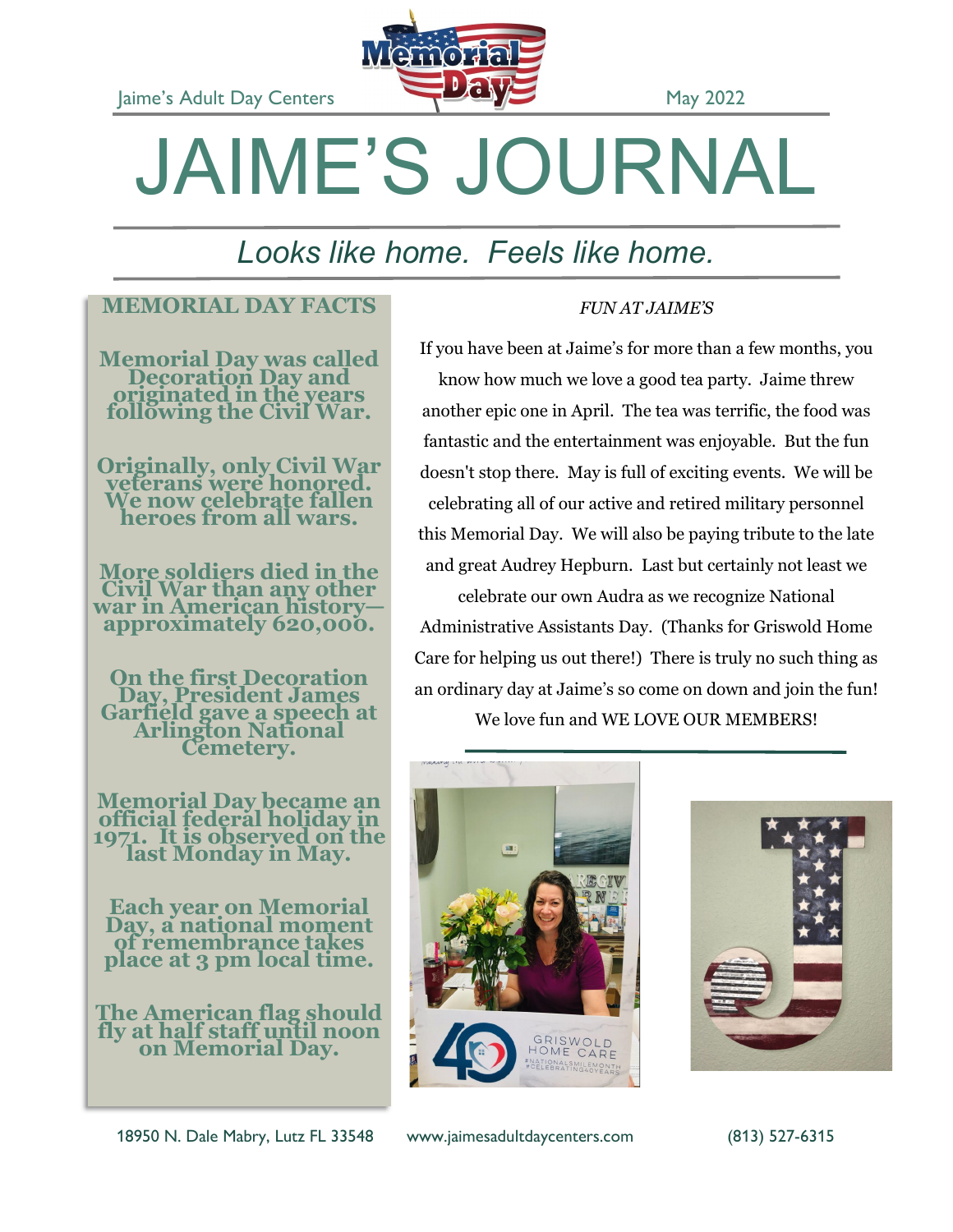#### Jaime's Adult Day Centers **May 2022**

#### **Activities to stimulate your loved ones using the 5 Dimensions of Wellness**

- **Register for a 5k.** Lace up those shoes—there are several running events (you can also walk) Memorial Day weekend. Check out page 3 of the Journal for more details. (Physical)
- **Throw a wreath making party.** Invite some friends, get out your red white and blue ribbon and get creative. You will have a patriotic good time while creating a masterpiece for your front door. (Social)
- **Whip up a red, white and blue drink for your wreath party.** Check out the back of the Journal for a fun recipe! Your loved one will love helping in the kitchen. (Emotional)
- **Test your Memorial Day knowledge.** Page one of the Journal has some pretty good facts. See what you know about this day. (Intellectual)
- **Observe the moment of remembrance.** Be sure to stop and say a prayer for all our fallen soldiers at 3 pm on Memorial Day. (Spiritual)

Look for more exciting ways to stimulate your loved one in next month's edition of Jaime's Journal.

#### BEHAVIOR CHANGES IN DEMEMTIA PATIENTS

Why is my wife so angry? Why is dad so mean to me? Find yourself asking these questions? You are not alone! We all have bouts of anger, agitation or frustration. However, for a person with dementia, these emotions are often much



more exaggerated. And angry outbursts may increase as the condition worsens. There are reasons your loved one may be experiencing these feelings and engaging in seemingly angry, at times, aggressive outbursts.

- 1. Your loved one may be in physical discomfort. Pain can most certainly be a trigger for agitation and anger if your loved one is unable to articulate that pain. Even weakness, which occurs naturally as the body ages, can lead to these angry episodes.
- 2. Fear is a huge contender in angry outbursts. Dementia robs our loved ones of the ability to "think straight." Imagine not being able to remember someone's name or not being able to come up with the "right" word. Dementia creates such fear in its victims. That fear can lead to frustration and anger.
- 3. Depression, much like fear, can cause any of us to lash out in a seemingly angry manner.
- 4. Environmental factors such as large crowds, loud noises and physical clutter can lead to outbursts. Your loved one with dementia can be overwhelmed by these situations and act out.

Changes in behavior for people with dementia is not uncommon as the disease attacks the brain. Armed with some reasons *why* your loved one is acting out can better help you understand how to deal with such behaviors. Check out our Caregiver's Corner on page 3 for some tips on how to deal with and prevent emotional outbursts.

18950 N. Dale Mabry, Lutz FL 33548 www.jaimesadultdaycenters.com (813) 527-6315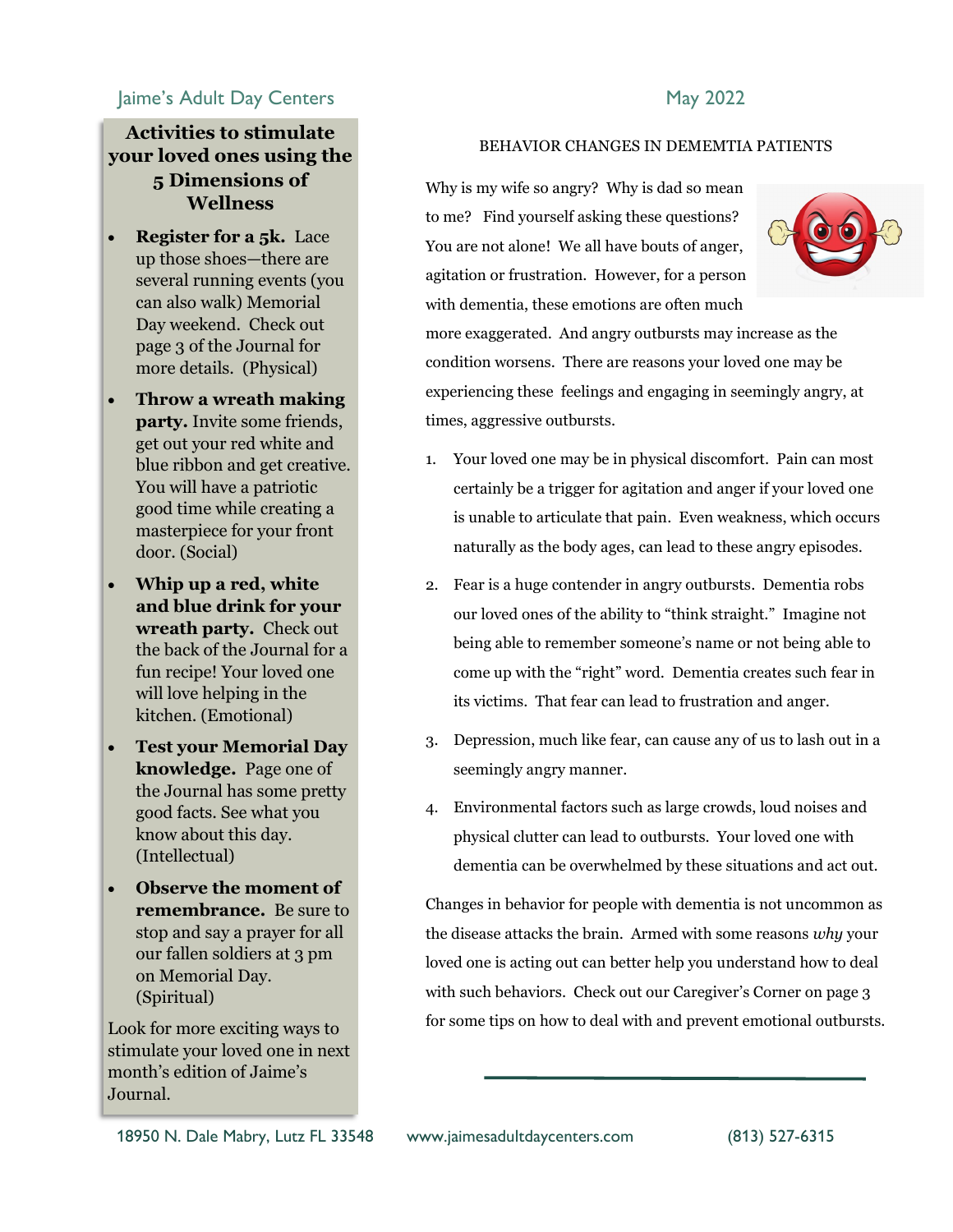#### Jaime's Adult Day Centers **May 2022**

#### REMEMBER THE FALLEN

Monday May 30, we honor the men and women who made the ultimate sacrifice for our country. Countless active duty soldiers have given their lives defending our freedoms and the rights of all! While we honor these men and women daily, be sure to fly your American flag in honor of these brave men and women on Memorial Day. The flag should be flown at half staff until noon before it is raised to full staff. And if you are looking for a fun way to honor our heroes, sign up for one these races:

May 28—Honor our Heroes Memorial 5k Oldsmar

May 28—Spring Lake Memorial 5k and 10k Brooksville

> May 30—Trinity Memorial Day 5k **Trinity**



## Caregiver's Corner

Here are some tips on how to manage your loved ones' angry or aggressive outbursts:

- 1. First, remember, in many cases, your loved one cannot control these outbursts. Understanding this will help you see it is often the disease, not the person.
- 2. Try to find the root cause of the aggressive behavior. See page two for additional information. First and foremost make sure your loved one is not in physical pain.
- 3. Respond to your loved one's anger with a calming tone. As much as possible, create or move to a calm area.
- 4. Reassure your loved one that you are there and that he/ she is safe. Remember fear is a big factor.
- 5. Turn off anything loud. Play calming music.
- 6. Attempt to move to a new activity. Try to re-direct your loved one's attention to something fun or upbeat.
- 7. Never argue with your loved one. Validate feelings. If your loved one says it is raining but the weather is sunny, simply say "well grab the umbrella so we don't get wet!"
- 8. Remove yourself from the area (if practical to do so) if nothing else works.
- 9. Keep your cool! Two angry people is definitely not better than one.
- 10. Do not blame yourself. Rather use any situation as a learning one.